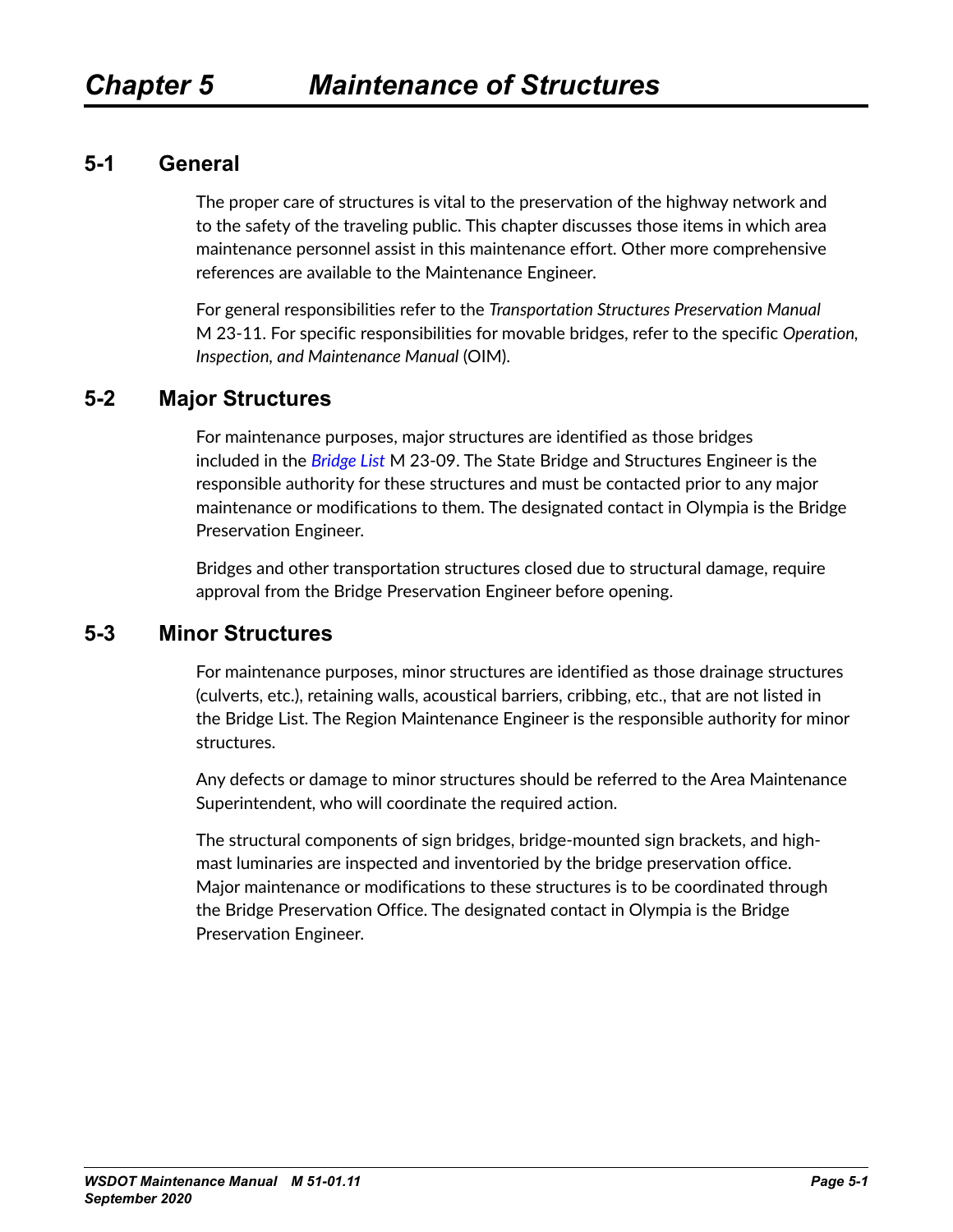### **5-4 Inspection**

Federal regulations require that all major highway structures be inspected by a crew under the supervision of a professional engineer, at intervals not exceeding two years. This requirement is met by the WSDOT Headquarters' Bridge Preservation Engineer and staff. Certain bridges, such as steel bridges, untreated timber bridges, bridges having a posted load limit, movable bridges, floating structures and bridges with pending repairs are inspected annually.

A bridge's condition can change in much less than two years. The Bridge Preservation Office relies on Region maintenance personnel to be alert for settlement, washout, collision damage, and other problems, and to notify their superintendent as appropriate.

Area maintenance crews are also expected to maintain or repair minor approach settlements, approach guardrail damage, plugged bridge drains, sweeping of bridge decks, asphalt overlays and other items that are considered part of normal maintenance operations.

Additionally, removal of dirt and debris accumulation on timber caps, timber stringers, steel expansion devices (bearings), lower chords of steel bridges and sign bridge bases are considered routine maintenance activity. However, at times these can become critical to a structure and will be added to the repair list.

Modifications to bridges need to be detailed in drawings and submitted to the Bridge Preservation Engineer for as-built documentation and future reference. All bridge structural as-built information is maintained at the Bridge Preservation Office.

All minor structures, related to bridges, should be inspected at least annually by the designated region maintenance supervisors or crews. Inspect more often if warranted by weather conditions or past experience.

The Bridge Preservation Office distributes a list of scour critical bridges to each region Bridge Maintenance office. These bridges are to be closely monitored during high water events. Scour critical bridges require close monitoring due to a high susceptibility to foundation damage caused by high water events. Area Maintenance Superintendents are responsible for monitoring weather conditions in anticipating high water events for scour critical bridges in planning for advance deployment of crews to monitor each bridge's condition. Scour is the number one cause of bridge failures in Washington.

Region bridge maintenance personnel are responsible to inspect all bridges and designated minor structures annually. Record all deficiencies. Keep the records on file until the deficiencies are corrected.

Review bridge inspection report notes, repairs, and photos to identify items to focus on during inspections.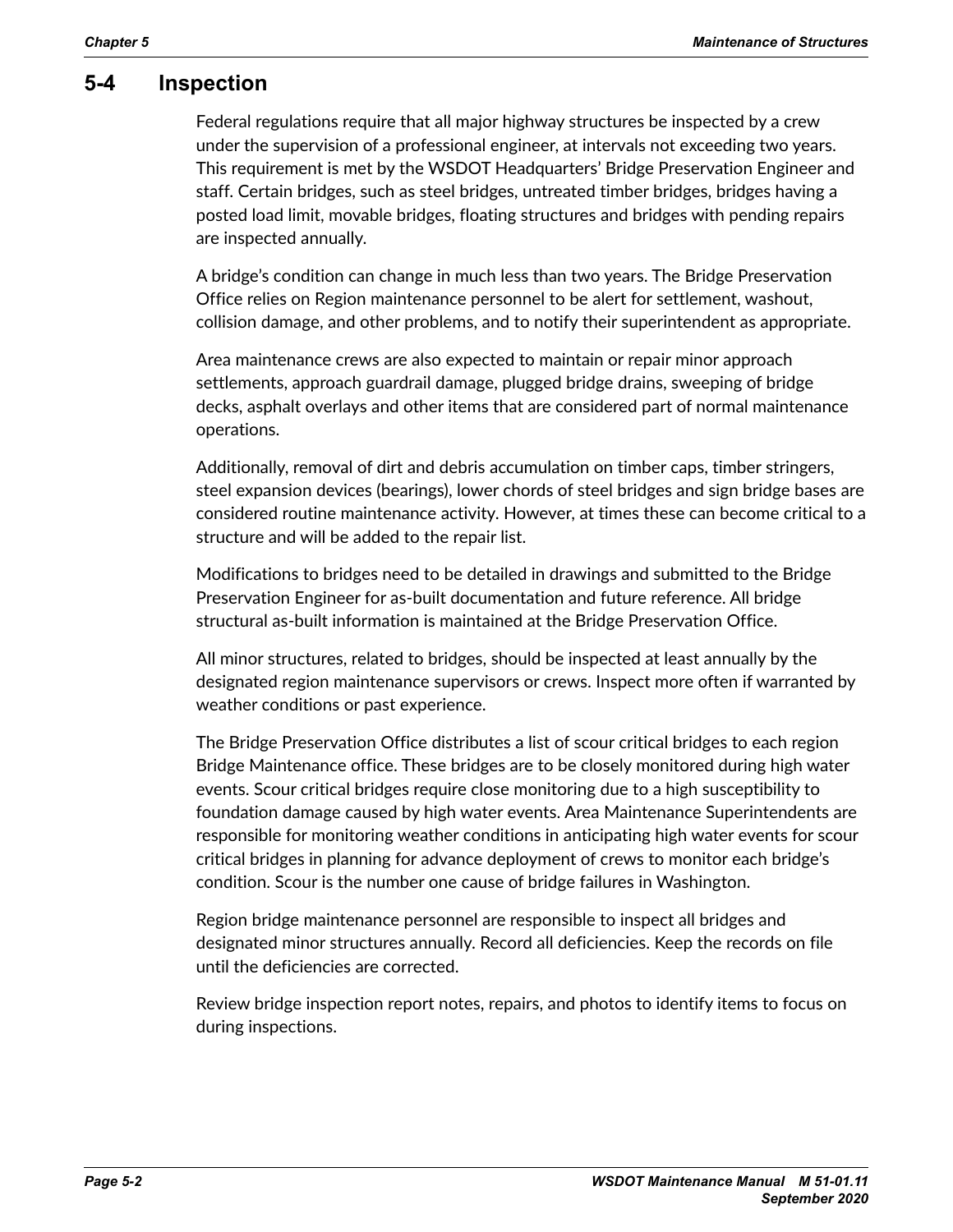During inspection, the following items should be checked. Deficiencies should be immediately repaired or scheduled for future work.

- **Approach Fills** Note any deficiency. Pay particular attention to the pavement seats of the structure. Look for sagging, pot holing, scaling, or spalling.
- **Asphalt Wearing Surface** Note potholes, scaling, wheel rutting, and general pavement condition.
- **Concrete Deck**  Note scaling, spalling, cracks, and any exposed reinforcing steel.
- **Grid Decks** Look for and note broken welds or clips, loss of a section due to rust and any bent members.
- **Curbs and Railings** Note any deterioration, cracking, spalling, or damage.
- **Paint** Note the general condition of the paint. Look for cracking, peeling, fading, and presence of rust or algae.
- **Stringers, Caps, and Floor Beams** Note any crushing at bearing points, and any warping, cracking or debris buildup.
- **Steel Truss Members** Note bent or damaged steel, deflection, cracking, vibration, debris buildup on chord members, and deterioration due to rust. Pay particular attention to pinned joints at hinges, excessive rust, vibration, missing nuts, or loose plates. Immediately inform the designated bridge maintenance representative of any known or suspected problems.
- **Wood Truss Members** Look for and note damaged or broken members, crushing, cracking, warping, vibration, and deterioration due to rot or boring insects.
- **Expansion Joints** Note loose, banging, and jammed expansion joints. Also, note the presence and condition of the joint material.
- **Abutments, Bulkheads, Piers, and Intermediate Bents** Note any type of tilting, bulging, and deterioration. Pay particular attention to the buildup of drift debris and any scouring or undermining due to high water and erosion.
- **Bridge Drains** Note plugged bridge drains. Check pipe outfall areas to see if soil erosion is occurring. Plugged drains may result in saturation of the bridge approach fills and may explain any unusual erosion or undermining of abutments or bulkheads.
- **Waterways** Note scour and conditions that could cause log jams or ice jams during high water stages. Look for any logs or other debris jammed against piers, bulkheads, or piling. In the winter check all bridges with piers or bulkheads in the water with a floating debris problem during and after each flooding condition.
- **General Conditions** Look for accumulation of dirt, excessive bird droppings or debris on the roadway at bearing points and on the caps or lower chords. Pay particular attention to the presence of materials that might pose a fire hazard or restrict access for maintenance activities. Note any unauthorized attachments such as private fences. Have electrical fences removed from bridge access areas or clearly mark them with warning signs.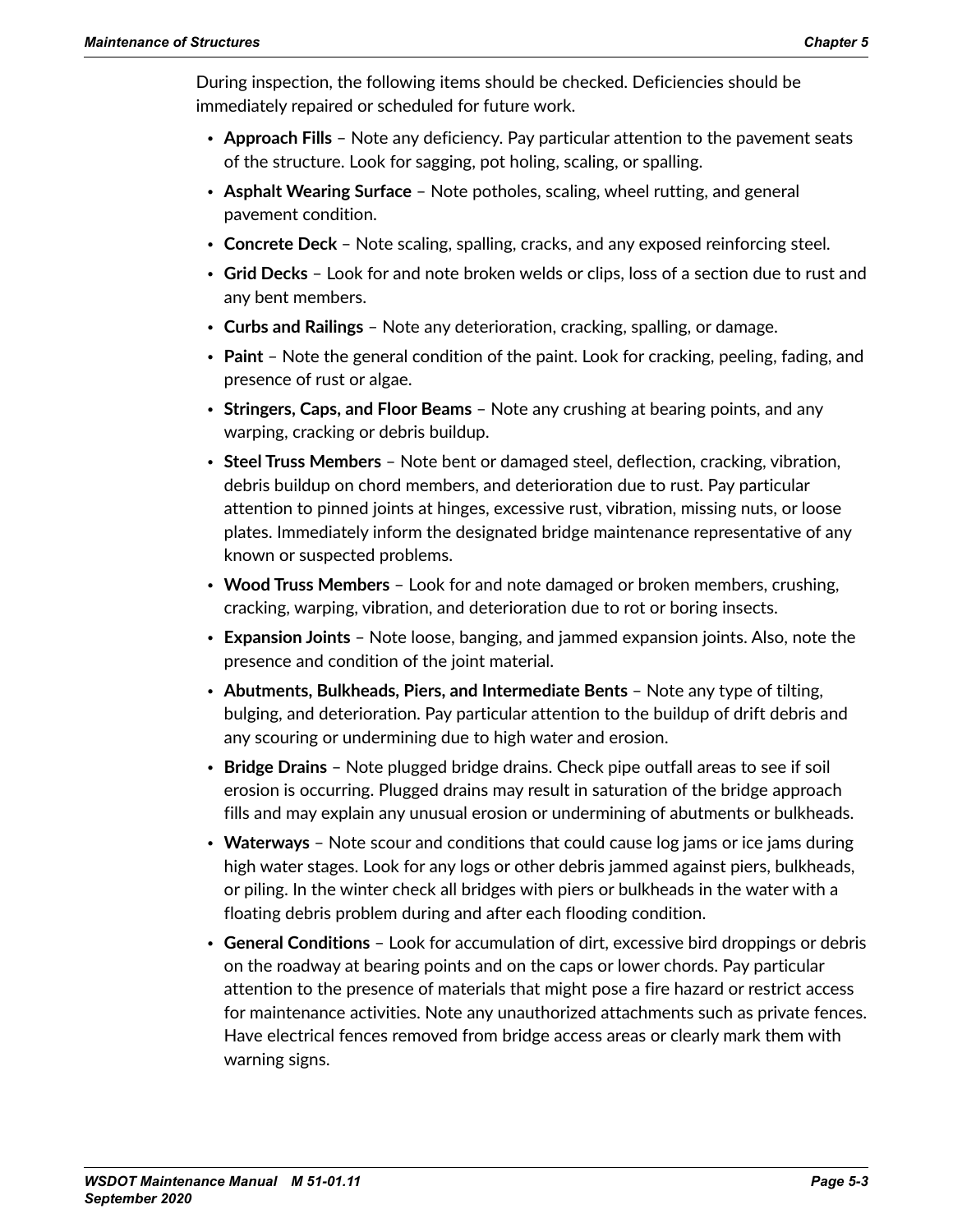- **Walls and Cribbing** Inspection can be of a cursory nature according to guidelines designated by the Area Maintenance Superintendent. Check walls for tipping, bulging, cracking, spalling, and water runoff over or through wall. Check all weep holes to assure that they are open. If the structure is wooden, check for rot and the presence of fire hazards.
- **Tunnels** Condition of walls, ceiling, or liner. Look for cracking, spalling or loose overhead hazards. Note increased water seepage, and the condition of wire retention fabrics. Check for tears or failures that may indicate potential structural hazards and impact on portals or overhead members.

# **5-5 Bridge Repair Guidelines**

Any major or structural repairs need to be coordinated through and approved by the WSDOT Headquarters Bridge Preservation Engineer. If there is any doubt about the structural significance of a damaged or deteriorated bridge component, notify the WSDOT Headquarters Bridge Preservation Engineer. Generally, bridge repairs are identified on the bridge repair list.

There are six priority definitions in the repair lists. "Emergency" or "Urgent" priorities are intended to recognize the various levels of work accomplished by Bridge Maintenance. As maintained previously, these six repair priorities represent a priority level hierarchy; therefore, repairs that are not completed in a timely manner may be moved to a higher priority. Only four priorities will be published on the repair list since "Emergency" and "Urgent" repair lifecycles will be anticipated to be much shorter than the repair list publication cycle. They will be tracked in the Bridge Preservation Office repair database.

The use of "Emergency" and "Urgent" priorities will be authorized by the Bridge Preservation Engineer. These types of repairs will be reported directly to each region.

The priority definitions are as follows:

- **Emergency** Repair work requiring immediate action when structures are partially or completely closed.
- **Urgent** Repair work requiring prompt action that must be completed when structural details and bridge crews become available.
- **Priority 1** Repair work required when damage to primary structural elements directly affects safety, reliability of transportation system, protecting public investment, and maintaining legal mandates. Secondary and minor items will qualify for this priority if they pose a hazard to traffic.
- **Priority 2** Work should be accomplished within regular work schedule or programmed in the biennial work schedule.
- **Priority 3**  Generally a minor nonstructural or 'housekeeping' type of repair, which may evolve into a higher priority if not corrected.
- **Priority 4** A condition that requires the structure to be monitored primarily by the bridge inspection teams, and may evolve into a higher priority.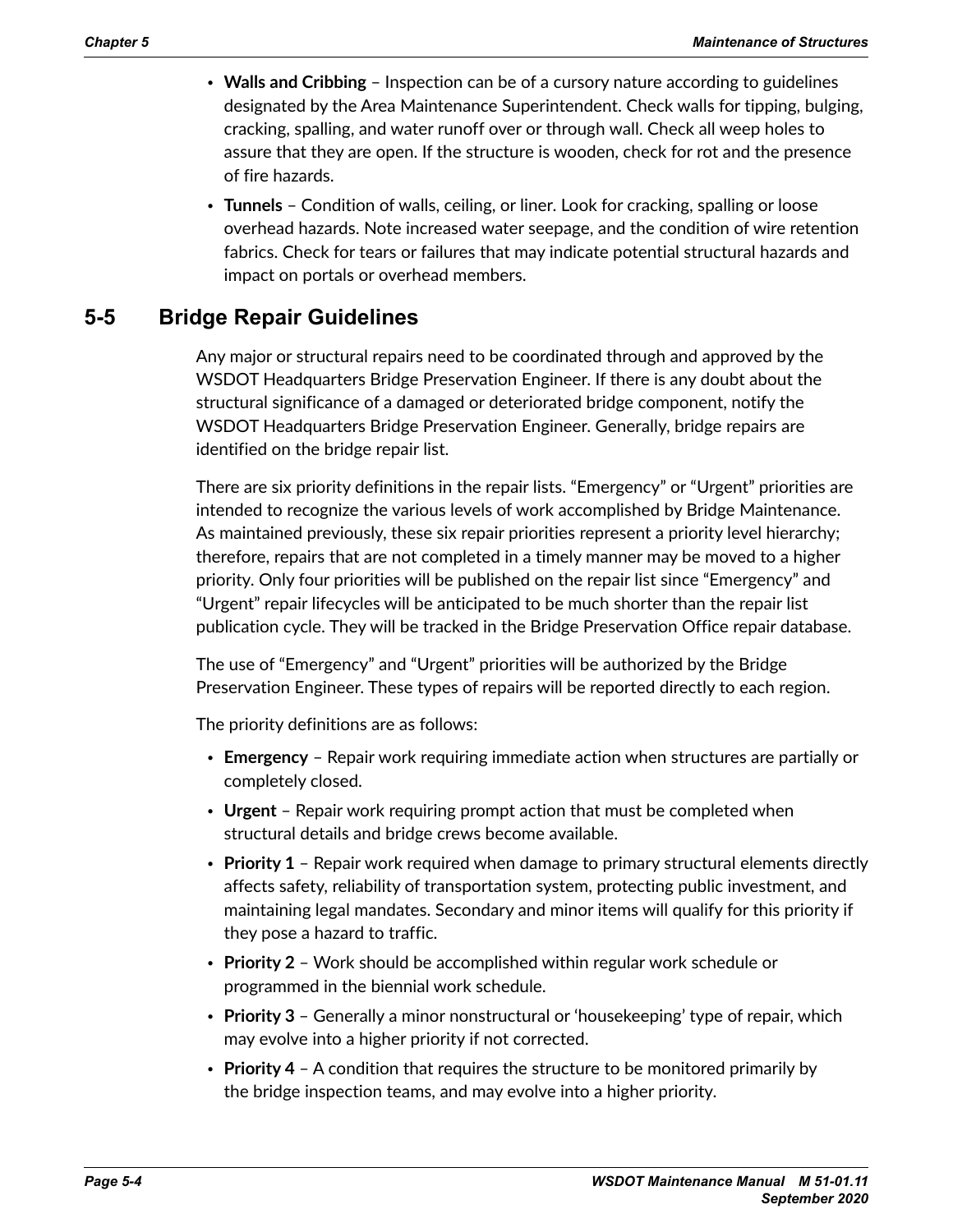The WSDOT Headquarters Movable Bridge Engineer prepares and updates individual maintenance manuals for all movable bridges. Consult these manuals for both routine and specialized maintenance tasks. Direct any questions to the Movable Bridge Engineer in the Bridge and Structures Office in Olympia.

Minor repairs to railings, curbs, concrete decks, expansion joints, etc., can be performed without the individual approval of the WSDOT Headquarters Bridge and Structures Office. Similarly, drift may be removed, clearance lights changed, etc.

# **5-6 Bridge Information**

Bridge information is available to all DOT staff through the Bridge Engineering Information System (BEIST). Go to the [Bridge and Structures](http://wwwi.wsdot.wa.gov/eesc/bridge/index.cfm) website for a link to BEIST.

BEIST contains inventory data, bridge plans, inspection reports, the repair list, and related files. Additionally, BEIST contains the Sign Bridge Repair List and Standard Plans.

# **5-7 Environmental Aspects**

WSDOT environmental staff will provide Maintenance Engineers, Area Superintendents and Maintenance Supervisors with training and education on which regulations apply to specific maintenance activities and what is the appropriate response to the regulatory process.

In addition to federal regulations, state environmental agencies, tribes and city or county health ordinances may have environmental restrictions on work done on or near bridges.

Before initiating bridge repair activities, the Maintenance Engineer, Superintendent, or Supervisor will confirm if environmental permits are required. They will also review the proposed repair method with the environmental staff to determine whether it is both appropriate and/or environmentally sound. The following list provides some of the environmental concern factors that impact bridge maintenance in some localities. This list is not comprehensive or current because the list of environmental factors to be considered continues to change. However, it does provide some insight into the degree to which maintenance is being held to an increasing level of environmental accountability.

- State or federal list of threatened or endangered species.
- Species if high interest to state or federal agencies.
- Migratory waterfowl habitat.
- Anadromous fish habitat.
- Trout and other cold water fish habitat.
- Habitat for birds of prey (Must have Bridge and Structures approval to attach platform, boxes or any other structure to any part of a bridge).
- Wetlands and wetland habitat.
- Riparian habitat.
- Migratory corridors.
- Wintering areas and other critical feeding areas of wildlife.